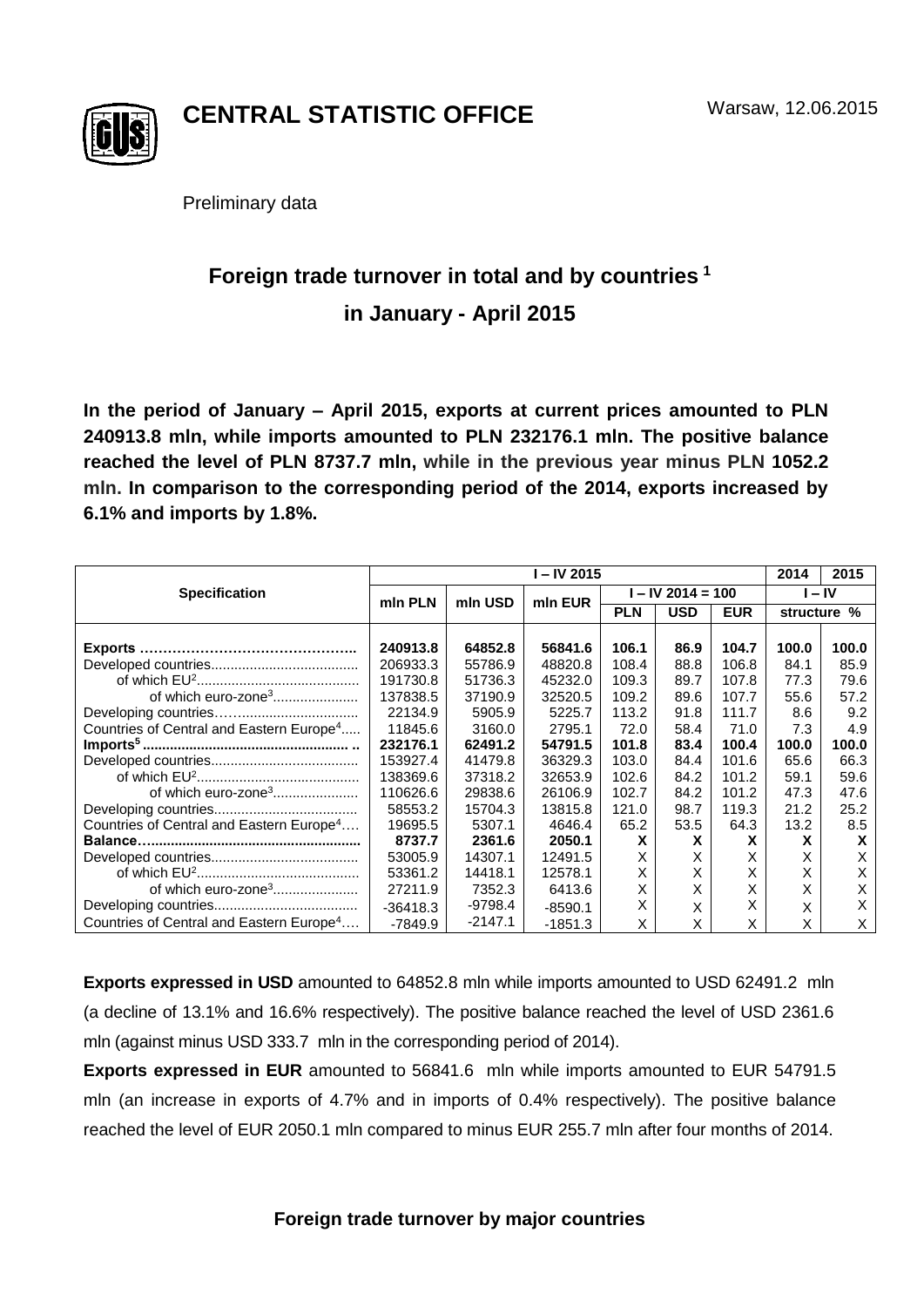|                    | $\overline{I}$ – IV 2015 |         |                            |            | 2014<br>2015        |            |             |      |  |
|--------------------|--------------------------|---------|----------------------------|------------|---------------------|------------|-------------|------|--|
| Specification      |                          | mln USD | mln EUR                    |            | $I - IV$ 2014 = 100 | $I - IV$   |             |      |  |
|                    | mln PLN                  |         |                            | <b>PLN</b> | <b>USD</b>          | <b>EUR</b> | structure % |      |  |
| <b>EXPORTS</b>     |                          |         |                            |            |                     |            |             |      |  |
| 1. Germany         | 65507.6                  | 17679.0 | 15453.0                    | 109.0      | 89.5                | 107.5      | 26.5        | 27.2 |  |
| 2. United Kingdom  | 15784.1                  | 4260.2  | 3723.0                     | 110.5      | 90.7                | 109.0      | 6.3         | 6.6  |  |
| 3. Czech Republic  | 15721.5                  | 4249.9  | 3705.9                     | 113.1      | 93.0                | 111.4      | 6.1         | 6.5  |  |
| 4. France          | 13826.5                  | 3731.7  | 3261.6                     | 104.2      | 85.5                | 102.7      | 5.8         | 5.7  |  |
|                    | 11508.7                  | 3102.6  | 2716.4                     | 111.1      | 91.1                | 109.6      | 4.6         | 4.8  |  |
| 6. Netherlands     | 11014.6                  | 2968.8  | 2600.2                     | 118.9      | 97.5                | 117.3      | 4.1         | 4.6  |  |
|                    | 6743.2                   | 1821.9  | 1589.6                     | 122.2      | 100.4               | 120.4      | 2.4         | 2.8  |  |
| 8. Russia          | 6663.6                   | 1780.1  | 1571.8                     | 68.3       | 55.5                | 67.3       | 4.3         | 2.8  |  |
| 9. Sweden          | 6555.6                   | 1764.7  | 1547.5                     | 101.0      | 82.7                | 99.6       | 2.9         | 2.7  |  |
| 10. Hungary        | 6427.5                   | 1735.0  | 1516.4                     | 110.1      | 90.4                | 108.5      | 2.6         | 2.7  |  |
|                    |                          |         | <b>IMPORTS<sup>5</sup></b> |            |                     |            |             |      |  |
| 1. Germany         | 52611.5                  | 14201.9 | 12414.1                    | 106.0      | 87.1                | 104.6      | 21.8        | 22.7 |  |
| 2. China           | 27274.3                  | 7319.9  | 6430.8                     | 124.3      | 101.5               | 122.5      | 9.6         | 11.7 |  |
| 3. Russia          | 16657.8                  | 4496.5  | 3929.3                     | 63.1       | 51.8                | 62.2       | 11.6        | 7.2  |  |
|                    | 11877.9                  | 3202.1  | 2803.1                     | 95.6       | 78.4                | 94.3       | 5.4         | 5.1  |  |
| 5. France          | 9402.6                   | 2531.9  | 2219.0                     | 102.1      | 83.6                | 100.7      | 4.0         | 4.0  |  |
| 6. Netherlands     | 8430.2                   | 2269.4  | 1990.8                     | 98.6       | 80.8                | 97.4       | 3.7         | 3.6  |  |
| 7. Czech Republic. | 8258.4                   | 2225.0  | 1949.5                     | 105.0      | 86.0                | 103.6      | 3.4         | 3.6  |  |
| 8. United States   | 6356.3                   | 1699.4  | 1501.3                     | 123.0      | 100.0               | 121.5      | 2.3         | 2.7  |  |
| 9. United Kingdom  | 6035.5                   | 1628.8  | 1423.3                     | 99.3       | 81.5                | 97.8       | 2.7         | 2.6  |  |
| 10. Belgium        | 5768.1                   | 1556.4  | 1361.2                     | 99.9       | 82.0                | 98.5       | 2.5         | 2.5  |  |

## **Imports by country of consignment<sup>6</sup> in total and by groups of countries<sup>1</sup>**

|                                                     | $-$ IV 2015 |           |           |                   |            |              |                   | 2015  |
|-----------------------------------------------------|-------------|-----------|-----------|-------------------|------------|--------------|-------------------|-------|
| Specification                                       | min PLN     | mln USD   | min EUR   | $-$ IV 2014 = 100 |            |              | – IV              |       |
|                                                     |             |           |           | <b>PLN</b>        | <b>USD</b> | <b>EUR</b>   | structure %       |       |
|                                                     | 232176.1    | 62491.2   | 54791.5   | 101.8             | 83.4       | 100.4        | 100.0             | 100.0 |
|                                                     | 175097.9    | 47203.8   | 41318.6   | 104.0             | 85.3       | 102.6        | 73.8              | 75.4  |
|                                                     | 163268.7    | 44045.7   | 38525.0   | 103.1             | 84.6       | 101.7        | 69.5              | 70.3  |
| of which euro-zone <sup>3</sup>                     | 132490.5    | 35745.1   | 31261.5   | 103.2             | 84.7       | 101.7        | 56.3              | 57.1  |
|                                                     | 36803.8     | 9824.9    | 8690.0    | 127.5             | 103.5      | 125.8        | 12.7              | 15.9  |
| Countries of Central and Easter Europe <sup>4</sup> | 20274.4     | 5462.5    | 4782.9    | 65.7              | 53.9       | 64.8         | 13.5              | 8.7   |
|                                                     | 8737.7      | 2361.6    | 2050.1    | х                 | X          | $\mathbf{v}$ | $\lambda$         | x     |
|                                                     | 31835.4     | 8583.1    | 7502.2    | Χ                 |            |              | ∧                 | X     |
|                                                     | 28462.1     | 7690.6    | 6707.0    | X                 |            |              | ⋏                 |       |
| of which euro-zone <sup>3</sup>                     | 5348.0      | 1445.8    | 1259.0    | X                 | ⋏          |              | ∧                 | X     |
|                                                     | $-14668.9$  | $-3919.0$ | $-3464.3$ | Χ                 |            | $\sim$       | $\checkmark$<br>∧ | X     |
| Countries of Central and Easter Europe <sup>4</sup> | $-8428.8$   | $-2302.5$ | -1987.8   | Χ                 | X          |              | ⋏                 | X     |